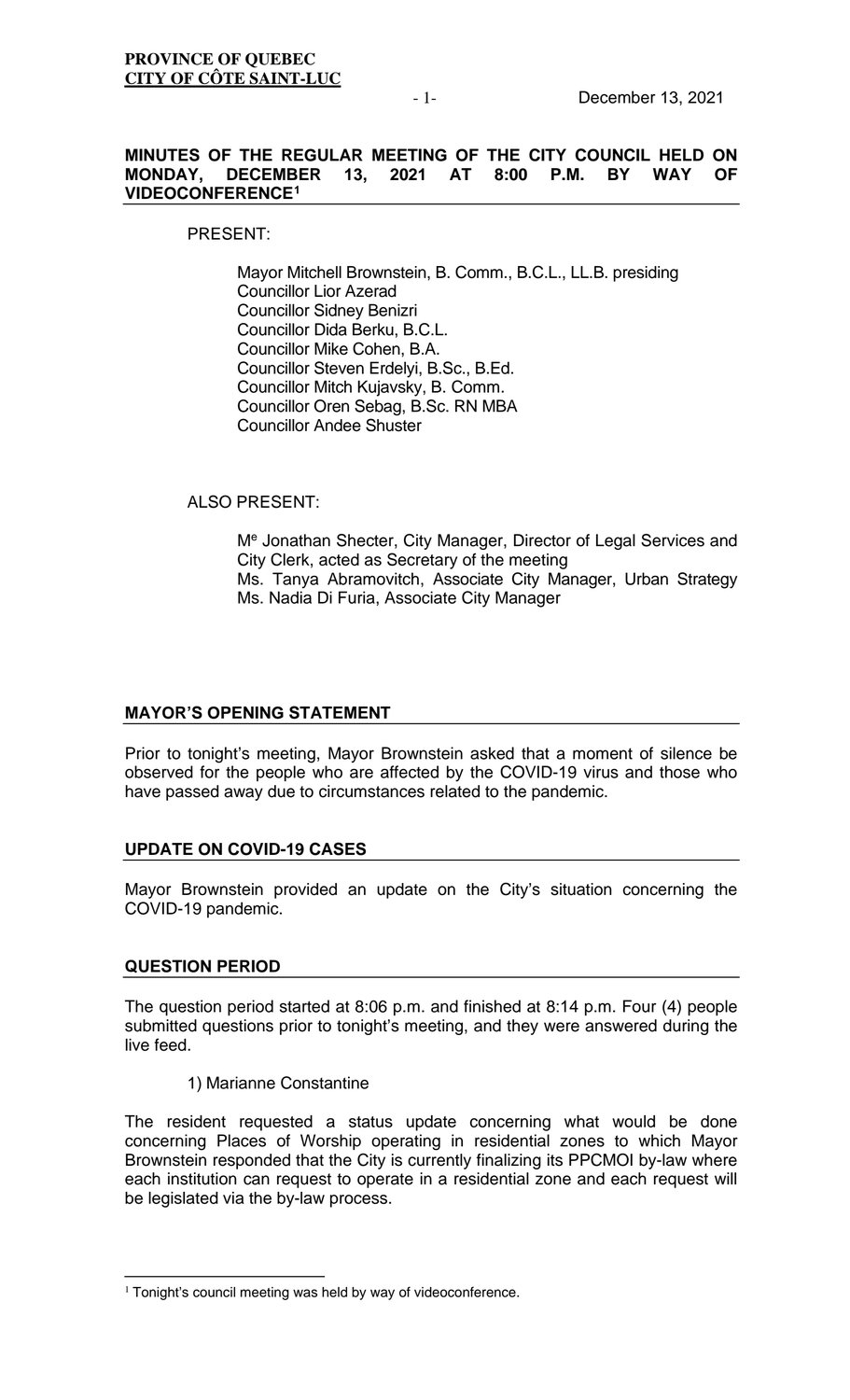### 2) Miki Harrar

The resident requested to know more about the City's plan to address Places of Worship operating in residential zones. He further requested a timeline as to when the City would start to address the issue. He then asked whether the city would be able to provide a list of residential dwellings that have been converted to Places of Worship. Mayor Brownstein explained that the city plans to start the by-law adoption for the PPCMOI in March of 2022; and that the list (which the city will inventorize) is accessible.

### 3) Robert Gordon

The resident inquired as to whether the City of Côte Saint-Luc would stop accepting snow from the Town of Hampstead at its snow dump to which Mayor Brownstein explained that the Town of Hampstead requires this location to dump its snow and moreover, the City of Côte Saint-Luc and Town of Hampstead wish to continue their partnership in various (inter-municipal) endeavours.

#### 4) Fernanda Cano

The resident explained that for six years she has been experiencing problems with cars partially blocking her driveway to which Mayor Brownstein stated that Urban Planning, specifically, the traffic committee, can return to her with an answer. The resident then went on record as expressing her disappointment that the City's annual water quality report was in unilingual French to which Mayor Brownstein stated the city can ensure that, in future, when it is posted, that it is indeed bilingual.

# 211201 **CONFIRMATION OF THE MINUTES OF THE REGULAR MEETING OF COUNCIL DATED NOVEMBER 15, 2021 AT 8:00 P.M.**

It was

# MOVED BY COUNCILLOR LIOR AZERAD SECONDED BY COUNCILLOR ANDEE SHUSTER

### AND RESOLVED:

"THAT the Minutes of the Regular Meeting of Council dated November 15, 2021, at 8:00 p.m. be and are hereby approved as submitted." CARRIED UNANIMOUSLY

### 211202 **MONTHLY DEPARTMENTAL REPORTS AND COUNCIL REPORTING FOR NOVEMBER 2021**

It was

# MOVED BY COUNCILLOR MITCH KUJAVSKY SECONDED BY COUNCILLOR SIDNEY BENIZRI

AND RESOLVED:

"THAT the monthly departmental reports submitted for November 2021 be and are hereby approved as submitted." CARRIED UNANIMOUSLY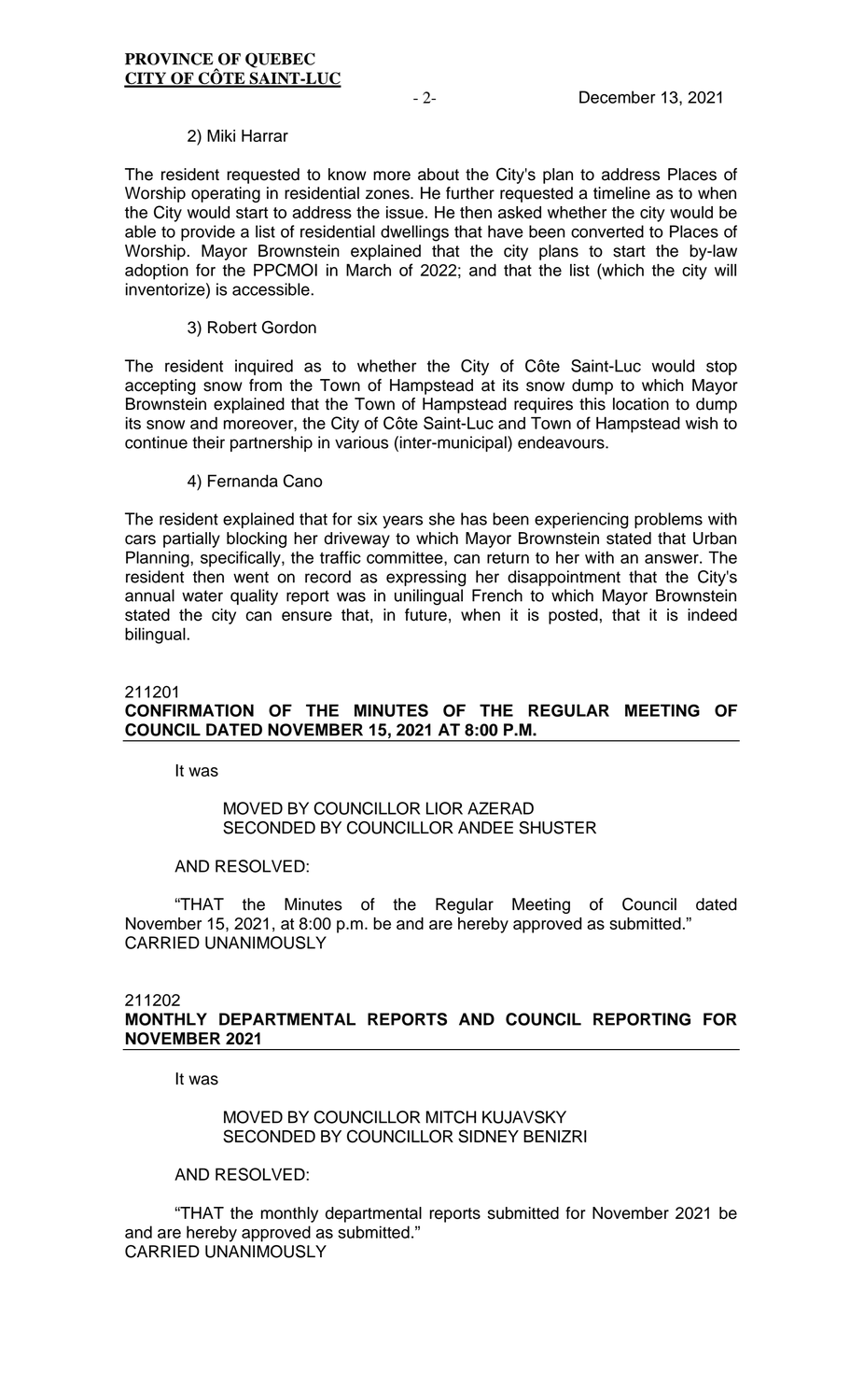### 211203 **RESOLUTION TO CREATE A FINANCIAL RESERVE FOR ROADS IN THE TERRITORY OF THE CITY OF CÔTE SAINT-LUC**

WHEREAS article 569.7 of the *Cities and Towns Act* (C.Q.L.R., chapter C-19) states that a municipality may, for the benefit of its whole territory, create a financial reserve to finance expenditures related to the supply of water or to roads;

It was

# MOVED BY COUNCILLOR STEVEN ERDELYI SECONDED BY COUNCILLOR DIDA BERKU

# AND RESOLVED:

"THAT the Côte Saint-Luc City Council approves the creation of a financial reserve of an amount not exceeding \$5,000,000 to finance expenditures related to roads in the territory of the City of Côte Saint-Luc;

THAT this reserve shall be made up of:

a) any revenues from a special property tax imposed for this purpose; b) the interest earned on the capital allocated to the reserve." CARRIED UNANIMOUSLY

### 211204

# **RESOLUTION TO APPOINT THE COUNCIL MEMBERS OF THE AUDIT COMMITTEE**

WHEREAS the Terms of Reference for the Audit Committee state that the composition of the Committee is five (5) Council members, four (4) staff members who are part of the administration and one (1) member of the public;

WHEREAS the Terms of Reference for the Audit Committee also states that Council members are appointed by the Mayor and approved by Council resolution;

It was

MOVED BY COUNCILLOR STEVEN ERDELYI SECONDED BY COUNCILLOR DIDA BERKU

# AND RESOLVED:

"THAT the Côte Saint-Luc City Council approves the following list of Council members appointed as members of the Audit Committee effective immediately:

- Steven Erdelyi, Councillor (Chairman)
- Mitchell Brownstein, Mayor
- Lior Azerad, Councillor
- Dida Berku, Councillor
- Mitchell Kujavsky, Councillor."

CARRIED UNANIMOUSLY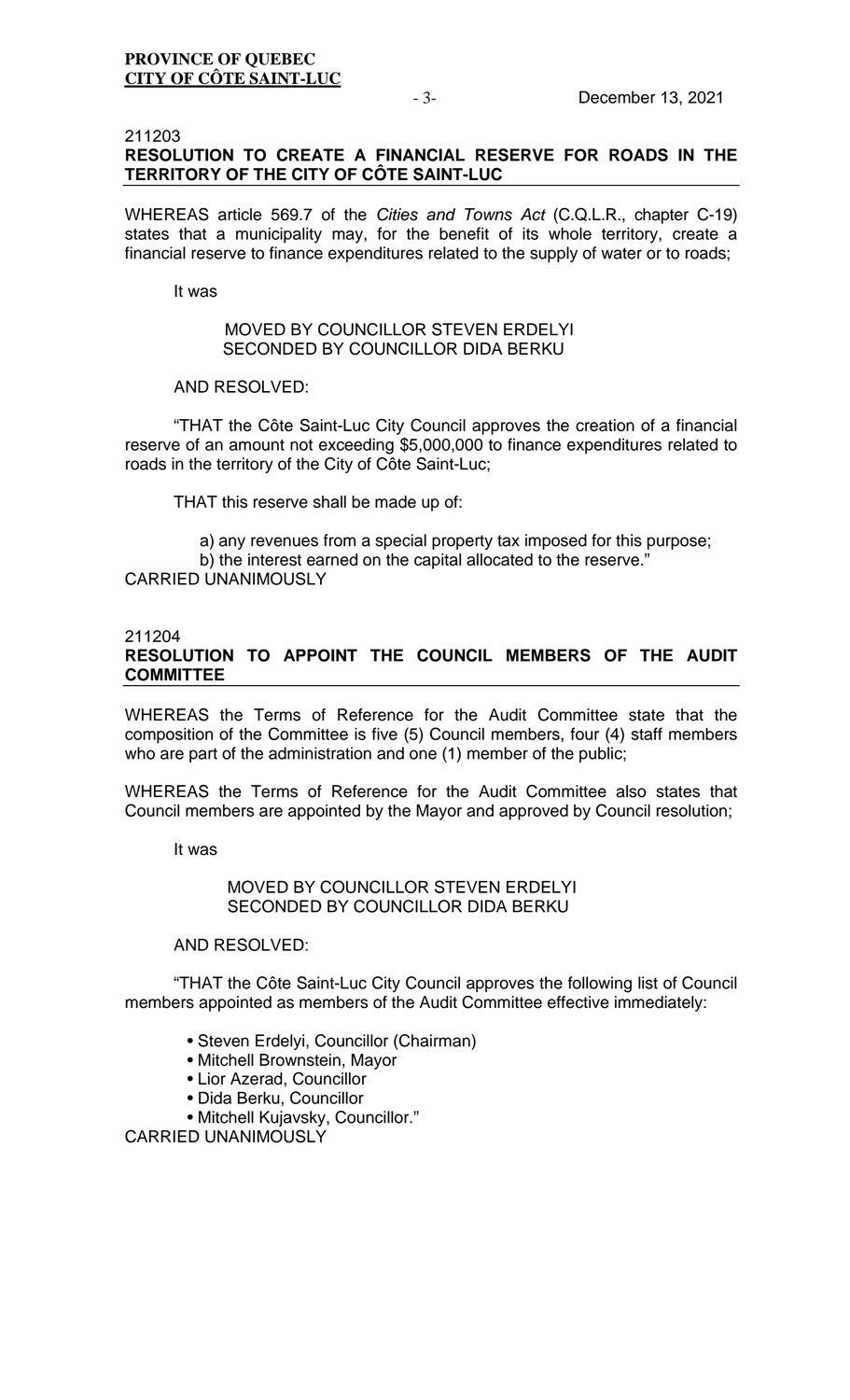### 211205 **RESOLUTION TO APPROVE DISBURSEMENTS FOR THE PERIOD OF NOVEMBER 1, 2021, TO NOVEMBER 30, 2021**

It was

# MOVED BY COUNCILLOR STEVEN ERDELYI SECONDED BY COUNCILLOR OREN SEBAG

### AND RESOLVED:

"THAT the Côte Saint-Luc City Council approves the list of disbursements for the period of November 1, 2021, to November 30, 2021, for a total amount of \$6,944,108.89 in Canadian Funds;

THAT Treasurer's certificate No. 21-0159, dated December 6, 2021, has been issued by the City Treasurer attesting to the availability of funds to cover the abovedescribed expenses." CARRIED UNANIMOUSLY

# 211206 **HUMAN RESOURCES –– PUBLIC SAFETY – HIRING OF PUBLIC SECURITY AGENT – WHITE COLLAR, PART-TIME, AUXILIARY POSITION**

It was

# MOVED BY COUNCILLOR OREN SEBAG SECONDED BY COUNCILLOR ANDEE SHUSTER

AND RESOLVED:

"THAT the Côte Saint-Luc City Council ratifies the hiring of Patrick Genest as a Public Security Agent (white collar, part-time, auxiliary position), effective November 9, 2021;

THAT Treasurer's Certificate No. 21-0164, dated December 7, 2021, has been issued by the City Treasurer, attesting to the availability of funds to cover the above-described expenses." CARRIED UNANIMOUSLY

# 211207 **HUMAN RESOURCES – PUBLIC SAFETY – HIRING OF AN ON-CALL DISPATCHER – WHITE COLLAR, PART-TIME, AUXILIARY POSITION**

It was

# MOVED BY COUNCILLOR OREN SEBAG SECONDED BY COUNCILLOR ANDEE SHUSTER

AND RESOLVED:

"THAT the Côte Saint-Luc City Council ratifies the hiring of Paris Tsovras as an on-call Dispatcher (white collar, part-time, auxiliary position), effective November 22, 2021;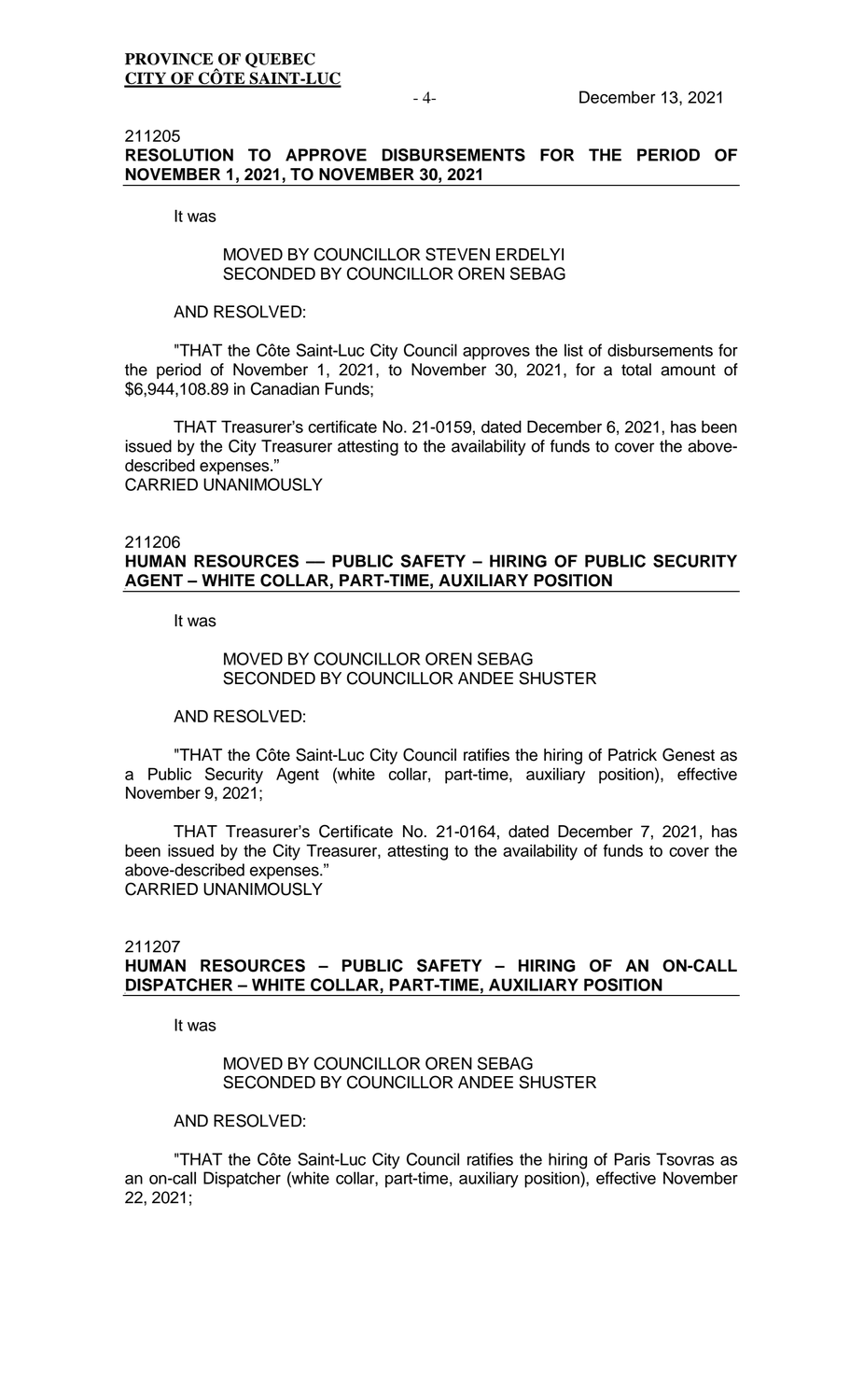THAT Treasurer's Certificate No. 21-0161, dated December 7, 2021, has been issued by the City Treasurer, attesting to the availability of funds to cover the above-described expenses." CARRIED UNANIMOUSLY

211208

# **HUMAN RESOURCES – PUBLIC SAFETY – HIRING OF AN ON-CALL DISPATCHER – WHITE COLLAR, PART-TIME, AUXILIARY POSITION**

It was

### MOVED BY COUNCILLOR OREN SEBAG SECONDED BY COUNCILLOR ANDEE SHUSTER

AND RESOLVED:

"THAT the Côte Saint-Luc City Council ratifies the hiring of Elliot Robinson as an on-call Dispatcher (white collar, part-time, auxiliary position), effective November 22, 2021;

THAT Treasurer's Certificate No. 21-0161, dated December 7, 2021, has been issued by the City Treasurer, attesting to the availability of funds to cover the above-described expenses."

CARRIED UNANIMOUSLY

# 211209 **HUMAN RESOURCES – ELEANOR LONDON CÔTE SAINT-LUC PUBLIC LIBRARY – HIRING OF A LIBRARY CLERK – WHITE COLLAR, PART-TIME, AUXILIARY POSITION**

It was

### MOVED BY COUNCILLOR MIKE COHEN SECONDED BY COUNCILLOR ANDEE SHUSTER

### AND RESOLVED:

"THAT the Côte Saint-Luc City Council ratifies the hiring of Olivia Valentini as a Library Clerk (white collar, part-time, auxiliary position), effective December 15, 2021;

THAT Treasurer's Certificate No. 21-0162, dated December 7, 2021, has been issued by the City Treasurer, attesting to the availability of funds to cover the above-described expenses." CARRIED UNANIMOUSLY

211210

**HUMAN RESOURCES – FINANCE – HIRING OF AN OFFICE AGENT – WHITE COLLAR, PERMANENT POSITION**

It was

MOVED BY COUNCILLOR STEVEN ERDELYI SECONDED BY COUNCILLOR ANDEE SHUSTER

AND RESOLVED: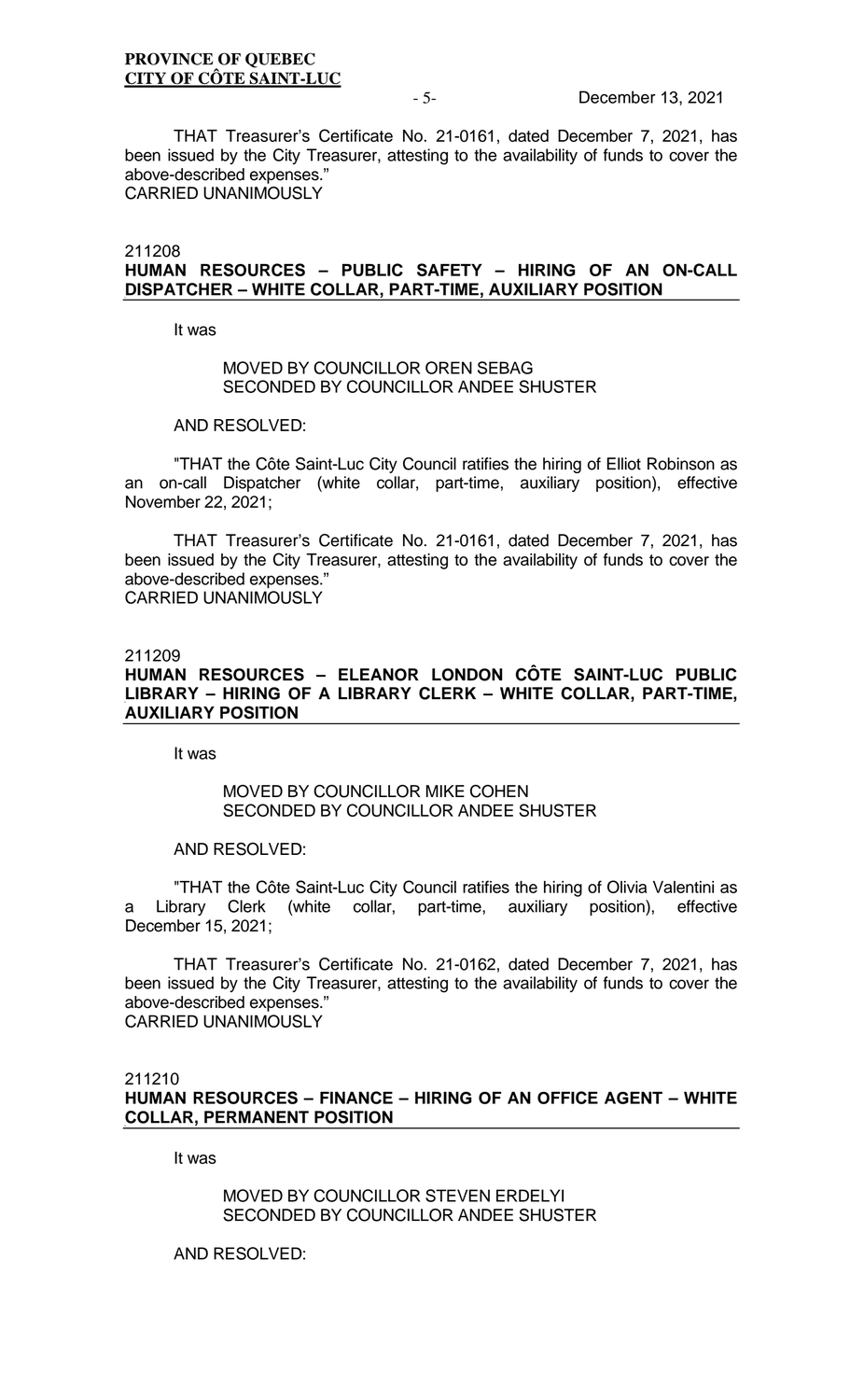"THAT the Côte Saint-Luc City Council ratifies the hiring of Cristina Rotaru as an Office Agent (white collar, permanent position), effective December 7, 2021;

THAT Treasurer's Certificate No. 21-0163, dated December 7, 2021, has been issued by the City Treasurer, attesting to the availability of funds to cover the above-described expenses." CARRIED UNANIMOUSLY

#### 211211

### **TABLING THE** *COMMISSION MUNICIPALE DU QUÉBEC* **CONFORMITY AUDIT CONCERNING THE ADOPTION OF THE 2021 BUDGET AND THE THREE-YEAR CAPITAL EXPENDITURE PROGRAMME (2021, 2022 AND 2023) FOR MUNICIPALITIES WITH LESS THAN 100 000 RESIDENTS**

The City Clerk tabled, at tonight's meeting, the *Commission municipale du Québec*'s Conformity Audit Reports dated November 2021 concerning the adoption of the 2021 budget and the three-year capital expenditure programme (2021, 2022 and 2023) for municipalities with less than 100 000 residents.

#### 211212

# **EXTENSION OF APPOINTMENT OF COUNCILLOR DIDA BERKU AS MAIRESSE SUPPLÉANTE OF THE CITY OF CÔTE SAINT-LUC UP TO AND UNTIL JANUARY 17, 2022**

WHEREAS on September 13, 2021, by way of Resolution 210915, the Côte Saint-Luc City Council ("Council") appointed Councillor Dida Berku as *Mairesse Suppléante* of the City of Côte Saint-Luc ("City") for the period of October 1, 2021, up to and until December 31, 2021;

WHEREAS Council wishes to extend Councillor Dida Berku's appointment up to and until January 17, 2022;

It was

## MOVED BY COUNCILLOR STEVEN ERDELYI SECONDED BY COUNCILLOR MIKE COHEN

### AND RESOLVED:

"THAT the Council hereby approves the extension of Councillor Dida Berku as *Mairesse Suppléante* of the City, up to and until January 17, 2022, inclusively." CARRIED BY THE MAJORITY OF VOTES WITH COUNCILLOR LIOR AZERAD DISSENTING

#### 211213

**RESOLUTION MANDATING THE FIRM BÉLANGER SAUVÉ TO REPRESENT THE CITY OF CÔTE SAINT-LUC IN HUMAN RESOURCES-RELATED MATTERS**

WHEREAS the City of Côte Saint-Luc wishes to avail itself of a law firm for general consultation or to represent its interests in front of the Tribunal administrative du travail on human resources-related matters;

It was

### MOVED BY COUNCILLOR DIDA BERKU SECONDED BY COUNCILLOR STEVEN ERDELYI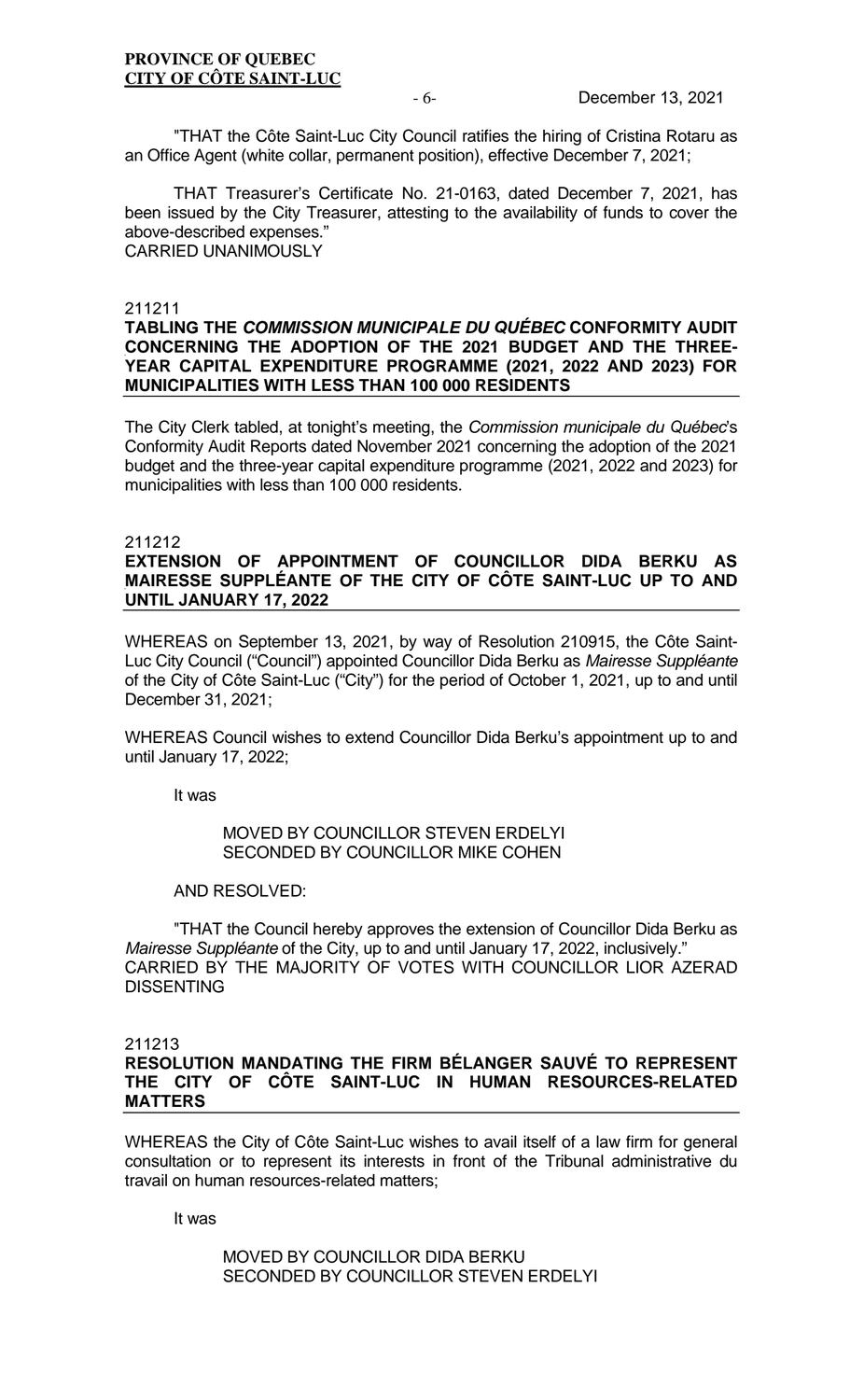#### AND RESOLVED:

"THAT the Côte Saint-Luc City Council hereby ratifies the awarding of the mandate to the firm Bélanger Sauvé for human resources general consultation or to represent the City of Côte Saint-Luc's interests in in front of the *Tribunal administrative du travail*;

THAT Treasurer's certificate No. 21-0084, dated May 3, 2021, has been issued by the City Treasurer, attesting to the availability of funds to cover the above-described expenses." CARRIED UNANIMOUSLY

#### 211214

**NOTICE OF MOTION – BY-LAW G18-0001-1 TO BE ENTITLED: "BY-LAW G18-0001-1 AMENDING BY-LAW G18-0001 ENTITLED: "BY-LAW CONCERNING RULES FOR THE CONDUCT OF COUNCIL MEETINGS OF THE CÔTE SAINT-LUC/ HAMPSTEAD/MONTREAL WEST BOROUGH" IN ORDER TO MODIFY THE TERM OF THE** *MAIRE SUPPLÉANT* **OR** *MAIRESSE SUPPLÉANTE***"** 

Councillor Steven Erdelyi gave Notice of Motion that By-Law G18-0001-1 to be entitled: "By-law G18-0001-1 amending By-law G18-0001 entitled: By-law concerning rules for the conduct of council meetings of the Côte Saint-Luc/Hampstead/Montreal West Borough" in order to modify the term of the *maire suppléant* or *mairesse suppléante*" will be presented at a later meeting for adoption.

Councillor Steven Erdelyi mentioned the object and scope of By-Law G18-0001-1 to be entitled: "By-law G18-0001-1 amending By-law G18-0001 entitled: By-law concerning rules for the conduct of council meetings of the Côte Saint-Luc/Hampstead/Montreal West Borough" in order to modify the term of the *maire suppléant* or *mairesse suppléante*".

#### 211215

**TABLING OF DRAFT BY-LAW G18-0001-1 TO BE ENTITLED: "BY-LAW**  AMENDING BY-LAW G18-0001 ENTITLED: **CONCERNING RULES FOR THE CONDUCT OF COUNCIL MEETINGS OF THE CÔTE SAINT-LUC/ HAMPSTEAD/MONTREAL WEST BOROUGH" IN ORDER TO MODIFY THE TERM OF THE** *MAIRE SUPPLÉANT* **OR** *MAIRESSE SUPPLÉANTE***"**

Councillor Steven Erdelyi tabled draft By-Law G18-0001-1 entitled: "By-law G18-0001-1 amending By-law G18-0001 entitled: By-law concerning rules for the conduct of council meetings of the Côte Saint-Luc/Hampstead/Montreal West Borough" in order to modify the term of the *maire suppléant* or *mairesse suppléante*".

211216

# **TABLING OF REGISTER PURSUANT TO BY-LAW 2496 ENTITLED: "BY-LAW 2496 RE-ADOPTING BY-LAWS 2424 AND 2424-1 ADOPTING A CODE OF ETHICS AND GOOD CONDUCT FOR THE ELECTED MUNICIPAL OFFICERS OF THE CITY OF CÔTE SAINT-LUC**

The City Clerk tabled a Register entitled: "Public Register – Disclosure Statements – By-law 2496 re-adopting by-laws 2424 and 2424-1 adopting a code of ethics and good conduct for the elected municipal officers of the City of Côte Saint-Luc''.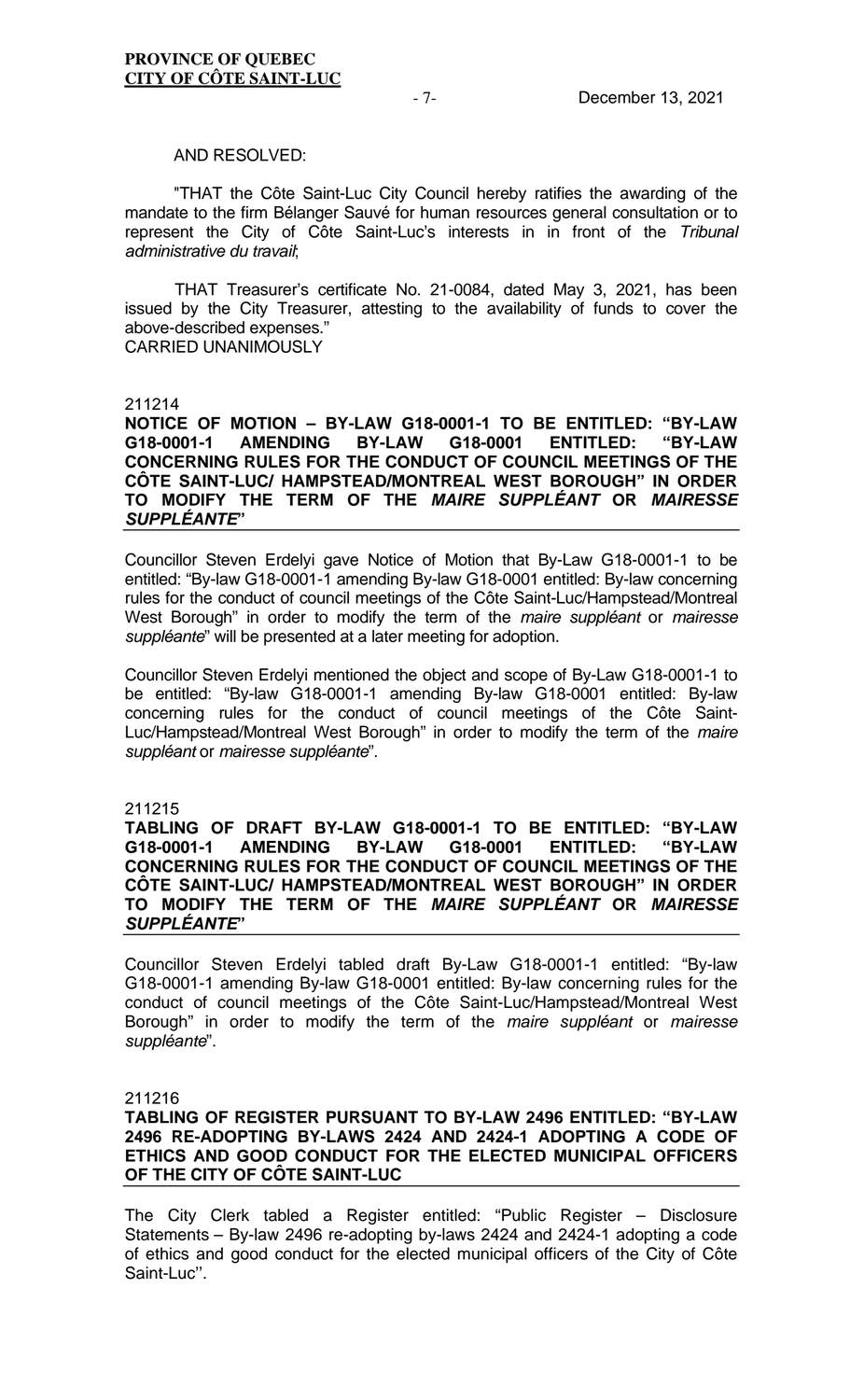# 211217 **RESOLUTION TO AUTHORIZE A SUBSIDY REQUEST FROM THE UNION DES MUNICIPALITÉS DU QUÉBEC'S "FONDS MUNICIPAL D'ACTION JURIDIQUE" AND TO RATIFY THE FILING OF PROCEEDINGS**

WHEREAS the *Union des municipalités du Québec* has established a program entitled: "Fonds municipal d'action juridique", one of the components of which is to provide financial assistance to its members involved in court cases that are of interest and concern to all municipalities in Québec;

WHEREAS on October 12, 2021, the City of Côte Saint-Luc ("City") filed a lawsuit for damages and defamation against Mr. Bryan Wolofsky, and bearing court file number 500-22-269530-211;

WHEREAS the City wishes to submit an application for financial assistance from the "Fonds municipal d'action juridique" for the above-mentioned lawsuit as it presents interests and concerns for all municipalities in Quebec;

It was

# MOVED BY COUNCILLOR DIDA BERKU SECONDED BY COUNCILLOR OREN SEBAG

### AND RESOLVED:

"THAT the Côte Saint-Luc City Council ("Council") hereby ratifies the lawsuit having been filed in court bearing court file number 500-22-269530-211;

THAT Council hereby authorizes the subsidy request from the *Union des municipalités du Québec*'s "Fonds municipal d'action juridique" for the City's lawsuit bearing the court file number 500-22-269530-211;

THAT Council hereby authorizes the City Clerk or Assistant City Clerk to sign any and all documents concerning the subsidy request;

THAT a certified copy of the present resolution be sent to the *Union des municipalités du Québec*." CARRIED UNANIMOUSLY

# 211218

# **MODIFICATION OF THE 2022 REGULAR COUNCIL SITTING SCHEDULE**

WHEREAS on September 13, 2021, the Côte Saint-Luc City Council ("Council") adopted the 2022 Regular Council Sitting Schedule by way of resolution 210916;

WHEREAS Council wishes to modify the date of the January 2022 Sitting of Council;

WHEREAS article 319 of the *Cities and Towns Act* (C.Q.L.R., chapter C-19) states that Council may decide that a Regular Sitting is to begin on a date and time other than those specified in its schedule;

It was

# MOVED BY COUNCILLOR DIDA BERKU SECONDED BY COUNCILLOR OREN SEBAG

# AND RESOLVED:

"THAT the Côte Saint-Luc City Council hereby modified its Regular Council Sitting of January 10, 2022, at 8:00pm to January 17, 2021, at 8:00pm;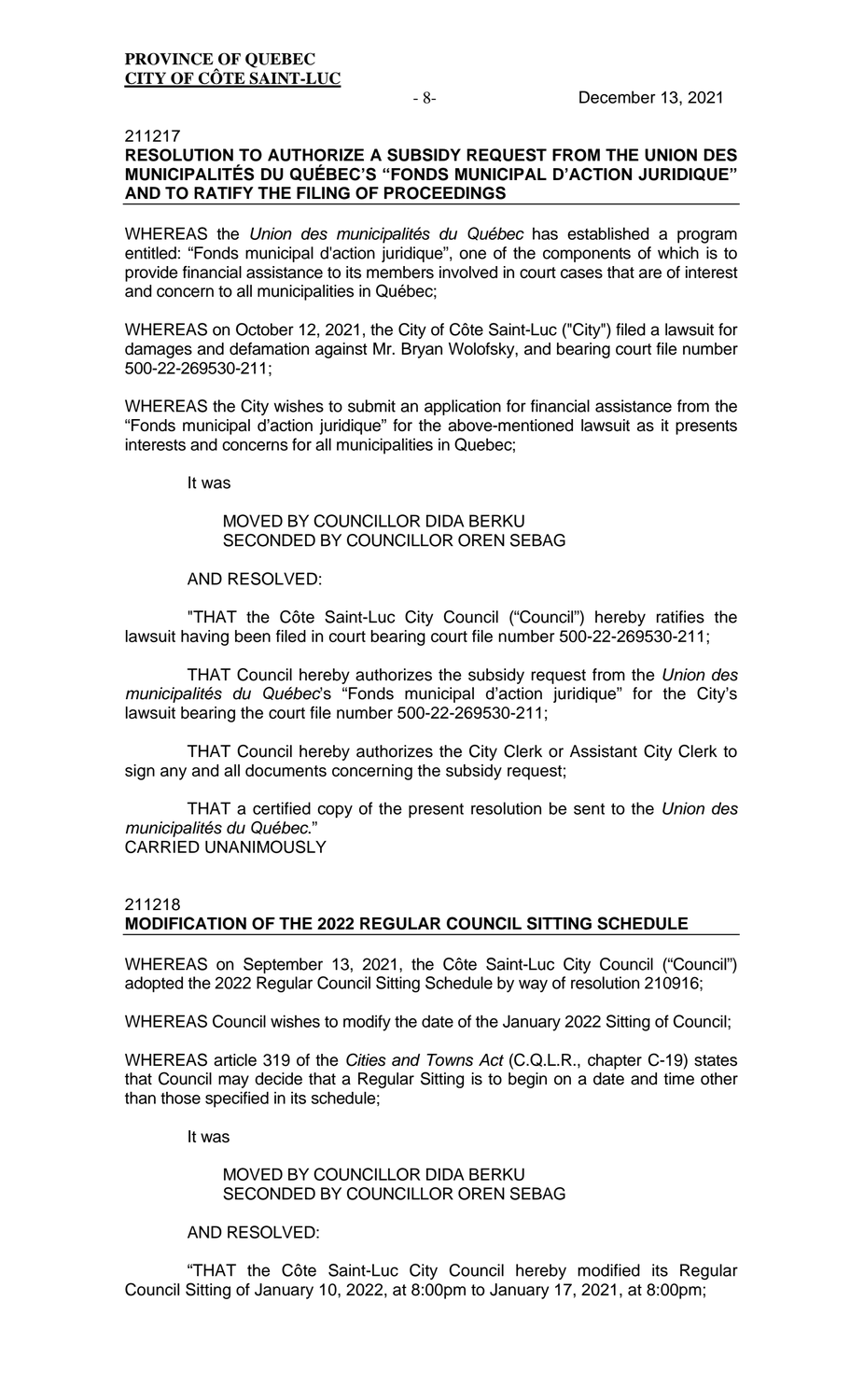THAT a public notice announcing this modification to the Regular Council Sitting Schedule will be published in conformity with article 320 of the *Cities and Towns Act* (C.Q.L.R., chapter C-19)." CARRIED UNANIMOUSLY

### 211219

# **LEGAL SERVICES – RESOLUTION TO RECEIVE THE STATEMENTS OF PECUNIARY INTERESTS OF THE MEMBERS OF COUNCIL**

The following members of council deposited their statement of pecuniary interests at tonight's council meeting; Mitchell Brownstein, Lior Azerad, Sidney Benizri, Dida Berku, Mitch Kujavsky, Oren Sebag and Andee Shuster;

WHEREAS, in accordance with the stipulations of an *Act respecting Elections and Referendums in Municipalities*, each Member of a Municipal Council must make a written financial declaration of his/her interests, within sixty (60) days of his/her election or the anniversary thereof;

It was

## MOVED BY COUNCILLOR STEVEN ERDELYI SECONDED BY COUNCILLOR LIOR AZERAD

### AND RESOLVED:

"THAT the Council of the City of Côte Saint-Luc officially declare that such statements of pecuniary interests have been received from Mayor Brownstein, Councillors Lior Azerad, Sidney Benizri, Dida Berku, Mitch Kujavsky, Oren Sebag and Andee Shuster and instructs the City Clerk to deposit same in the Archives of the City as well as to send the official list of those who filed their declaration to the Minister of Municipal Affairs and Habitation." CARRIED UNANIMOUSLY

### 211220

# **RECREATION – AWARDING OF A CONTRACT FOR THE SUPPLY OF CHEMICAL PRODUCTS USED TO INCREASE THE CLARITY OF THE WATER IN THE CITY'S POOLS (K-01-22)**

WHEREAS the City of Côte Saint-Luc ("City") wishes to award a contract for the supply of chemical products used to increase the clarity of the water in the City's pools;

WHEREAS the City asked for quotes from two (2) suppliers and received one (1) conforming quote from Aldest Inc.;

WHEREAS as per Article 12.1 of the City's By-law 2497 entitled: "By-law Concerning Contract Management", the City is permitted to award a contract by mutual agreement for an amount between \$25,000 and \$100,000, if it is in the best interest of the City (criteria (c) and (d));

It was

MOVED BY COUNCILLOR ANDEE SHUSTER SECONDED BY COUNCILLOR SIDNEY BENIZRI

AND RESOLVED: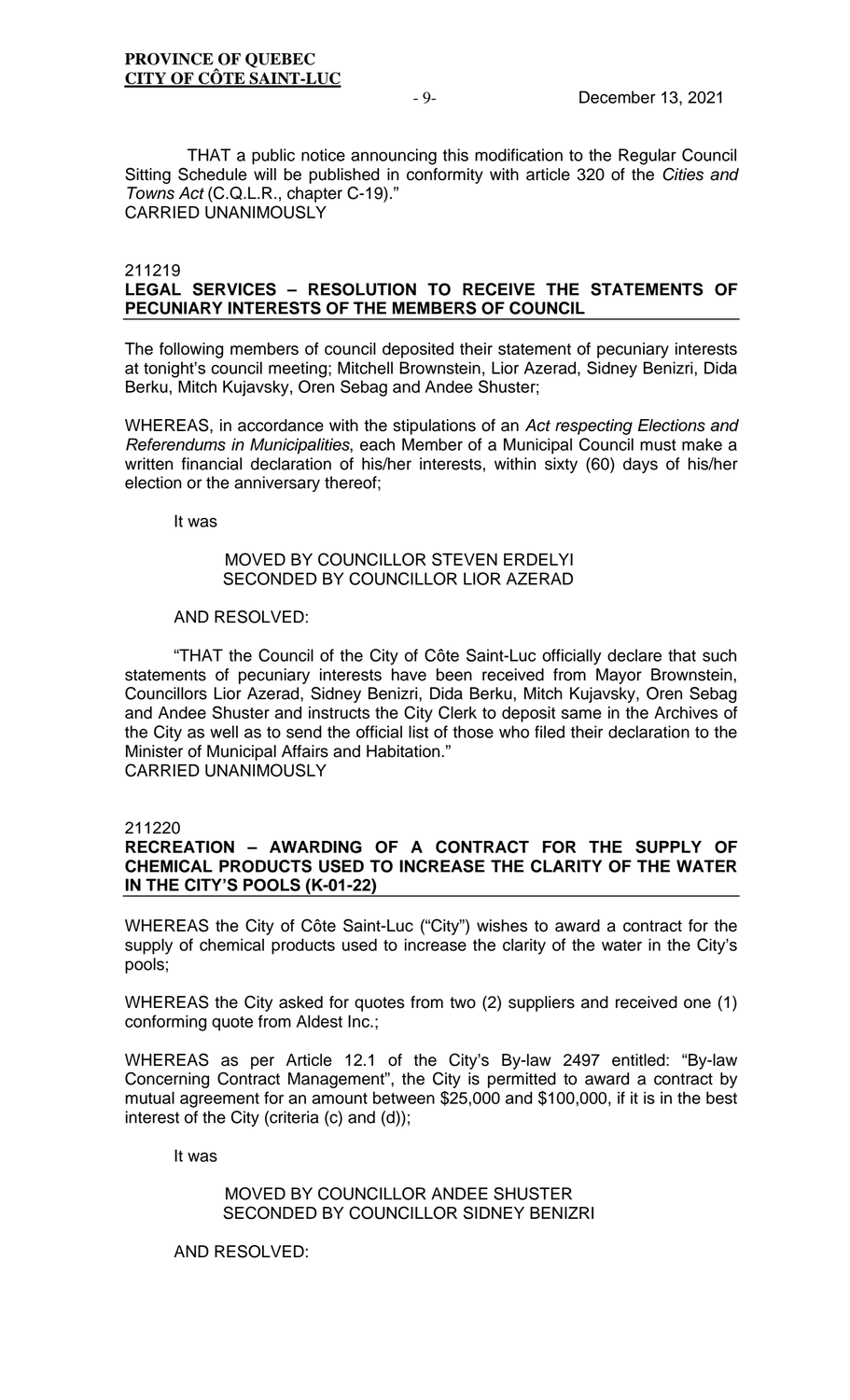"THAT the Côte Saint-Luc City Council hereby awards a one (1) year contract to Aldest Inc., for the supply of chemical products used to increase the clarity of the water in the City's pools, for the period January 1, 2022, to December 31, 2022, for an approximate amount of \$54,997.50, plus applicable taxes;

THAT a Treasurer's Certificate will be issued in January 2022 to attest to the availability of funds to cover the above-described expenses." CARRIED UNANIMOUSLY

### 211221

# **NOTICE OF MOTION – BY-LAW 2577 TO BE ENTITLED: "BY-LAW 2577 CREATING THE FEE SCHEDULE FOR CULTURE, SPORTS AND LEISURE ACTIVITES FOR THE SPRING AND SUMMER OF 2022"**

Councillor Andee Shuster gave Notice of Motion that By-Law 2577 to be entitled: "By-Law 2577 creating the fee schedule for culture, sports and leisure activities for the spring and summer of 2022" will be presented at a later meeting for adoption.

Councillor Andee Shuster mentioned the object and the scope of By-Law 2577 to be entitled: "By-Law 2577 creating the fee schedule for culture, sports and leisure activities for the spring and summer of 2022".

### 211222

### **TABLING OF DRAFT BY-LAW 2577 ENTITLED: "BY-LAW 2577 CREATING THE FEE SCHEDULE FOR CULTURE, SPORTS AND LEISURE ACTIVITES FOR THE SPRING AND SUMMER OF 2022"**

Councillor Andee Shuster tabled draft By-Law 2577 entitled: "By-Law 2577 creating the fee schedule for culture, sports and leisure activities for the spring and summer of 2022".

### 211223

# **PUBLIC WORKS – AWARDING OF A CONTRACT FOR JANITORIAL SERVICES FOR THE 2022 YEAR (K-03-22)**

WHEREAS by Resolution number 140821 adopted on August 11, 2014, the Côte Saint-Luc City Council ("Council") awarded the tendered contract No. C-18-14 for janitorial services to Les services adaptés Transit, the lowest conforming bidder, for the period September 1, 2014 - December 31, 2016;

WHEREAS on December 18, 2015, Les services adaptés Transit changed its name to Axia Services ("Axia");

WHEREAS by Resolution number 161228 adopted on December 12, 2016, Council exercised the two (2) option years of the contract until December 31, 2018;

WHEREAS Axia Services is a non-profit agency that hires people with disabilities and, as such, according to section 573.3, subparagraph 2.3° (k) of the *Cities and Towns Act* (C.Q.L.R., chapter C-19), the City may award Axia a contract for janitorial services without a call for tenders if the expenditure does not exceed \$365,700.00;

WHEREAS by Resolution number 181127 adopted on November 12, 2018, by Resolution number 191229 adopted on December 9, 2019, and by Resolution number 201220 adopted on December 14, 2020, respectively, the Council awarded contracts by mutual agreement for janitorial services to Axia, for the 2019,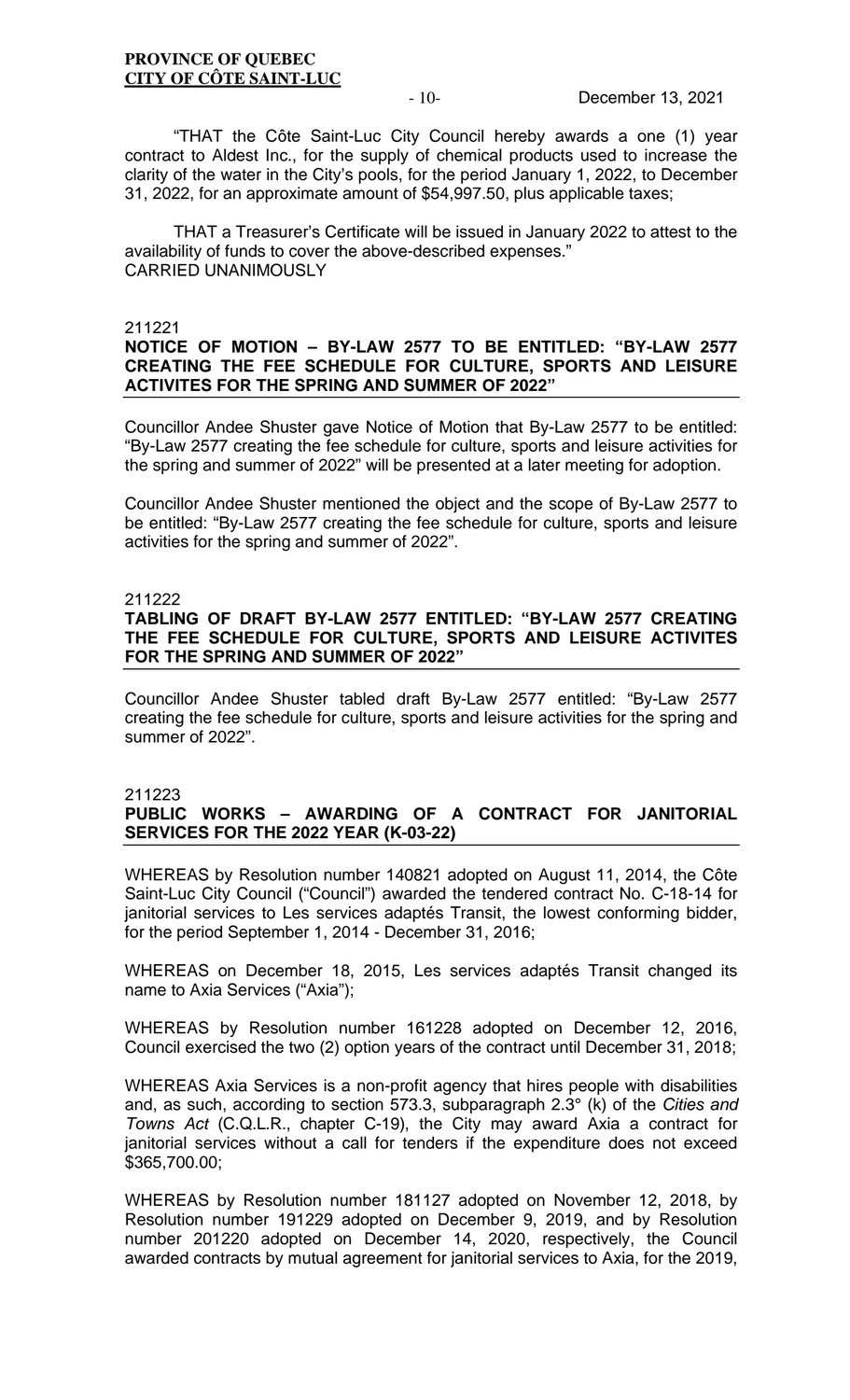2020, 2021 years, based on the same terms and conditions as those of the tender C-18-14, subject to annual indexation;

WHEREAS the City wishes to award an additional contract by mutual agreement for janitorial services to Axia for the 2022 year for an amount not to exceed \$278,632.90 plus applicable taxes;

It was

## MOVED BY COUNCILLOR SIDNEY BENIZRI SECONDED BY COUNCILLOR LIOR AZERAD

AND RESOLVED:

"THAT Côte Saint-Luc City Council ("Council") hereby awards a one (1) year contract for janitorial services to Axia, for the period between January 1, 2022 - December 31, 2022, for an amount not to exceed \$278,632.90, plus applicable taxes, based on the same terms and conditions as those of the tender C-18-14;

THAT the City of Côte Saint-Luc's General Counsel be hereby authorized to sign a Letter of Agreement between the parties stating the terms and conditions of the contract;

THAT a Treasurer's Certificate will be issued in January 2022 to attest to the availability of funds to cover the above-described expenses." CARRIED UNANIMOUSLY

# 211224 **URBAN PLANNING – MINOR EXEMPTION – 5518 WESTBOURNE – CÔTE SAINT-LUC**

It was

# MOVED BY COUNCILLOR MITCH KUJAVSKY SECONDED BY COUNCILLOR LIOR AZERAD

AND RESOLVED:

"THAT in accordance with the provisions of by-law G18-0005, the request for a Minor Exemption regarding the property located at 5518 Westbourne, Lot 1 561 701, be and is hereby approved, the whole as more amply delineated hereunder:

The request is to allow the construction of a gazebo in the rear yard with an area of 12.91m² (139 sq. ft.) instead of the maximum permitted area of 11.61m² (125 sq. ft.);

The whole notwithstanding the provisions of Zoning By-law no. 2217 Article 4-4-3 and Article 4-4-5 f)." CARRIED UNANIMOUSLY

# 211225 **URBAN PLANNING – MINOR EXEMPTION – 5581 PINEDALE – CÔTE SAINT-LUC**

It was

MOVED BY COUNCILLOR MITCH KUJAVSKY SECONDED BY COUNCILLOR DIDA BERKU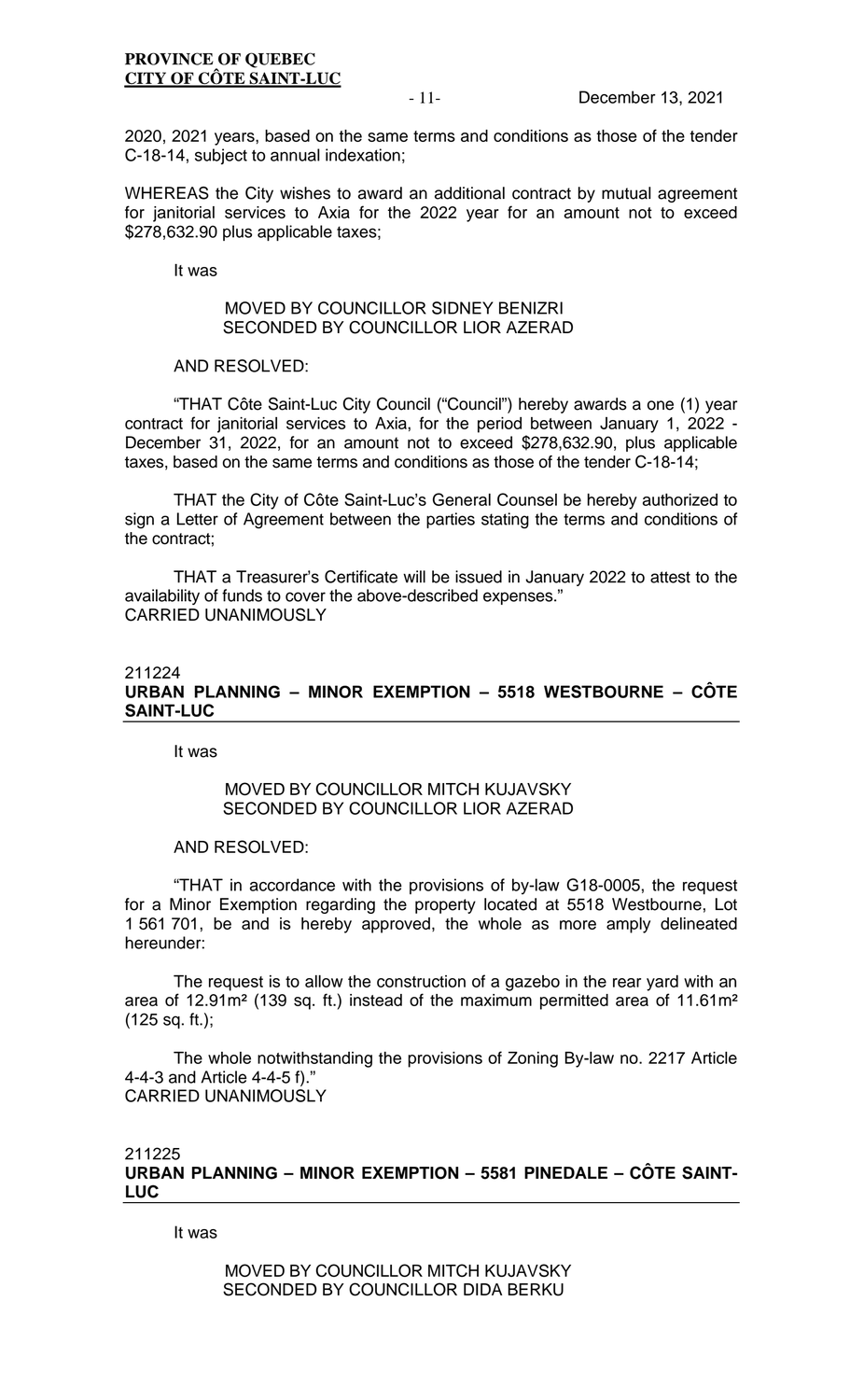#### AND RESOLVED:

"THAT in accordance with the provisions of by-law G18-0005, the request for a Minor Exemption regarding the property located at 5581 Pinedale, Lot 2 090 203, be and is hereby approved, the whole as more amply delineated hereunder:

#### The request is:

- To allow the construction of a balcony in the rear yard located at 2.38m (7.8 ft.) from the rear Land Line instead of the minimum required distance of 3.05m (10 ft.) from the rear Land Line; and

- To allow the existing Detached, Single-Family, Dwelling to maintain its current Secondary Front Setback (facing Fleet Road) of 4.3m (14.1 ft.) instead of the minimum required Secondary Front Setback of 4.57m (15 ft.);

The whole notwithstanding the provisions of Zoning By-law no. 2217 Annex "B" (zone RU-2), Article 4-4-1, Article 4-4-3, and Article 4-4-5 a)." CARRIED UNANIMOUSLY

#### 211226 **URBAN PLANNING – MINOR EXEMPTION – 5600 ALPINE – CÔTE SAINT-LUC**

It was

### MOVED BY COUNCILLOR MITCH KUJAVSKY SECONDED BY COUNCILLOR DIDA BERKU

#### AND RESOLVED:

"THAT in accordance with the provisions of by-law G18-0005, the request for a Minor Exemption regarding the property located at 5600 Alpine, Lot 2 090 174, be and is hereby approved, the whole as more amply delineated hereunder:

The request is to allow the existing Detached, Single-Family, Dwelling to maintain its current Secondary Front Setback (facing Fleet Road) of 4.3m (14.1 ft.) instead of the minimum required Secondary Front Setback of 4.57m (15 ft.);

The whole notwithstanding the provisions of Zoning By-law no. 2217 Annex "B" (zone RU-1) and Article 4-4-1." CARRIED UNANIMOUSLY

## 211227 **URBAN PLANNING – MINOR EXEMPTION – 6803 KORCZAK – CÔTE SAINT-LUC**

It was

MOVED BY COUNCILLOR MITH KUJAVSKY SECONDED BY COUNCILLOR SIDNEY BENIZRI

# AND RESOLVED:

"THAT in accordance with the provisions of by-law G18-0005, the request for a Minor Exemption regarding the property located at 6803 Korczak, Lot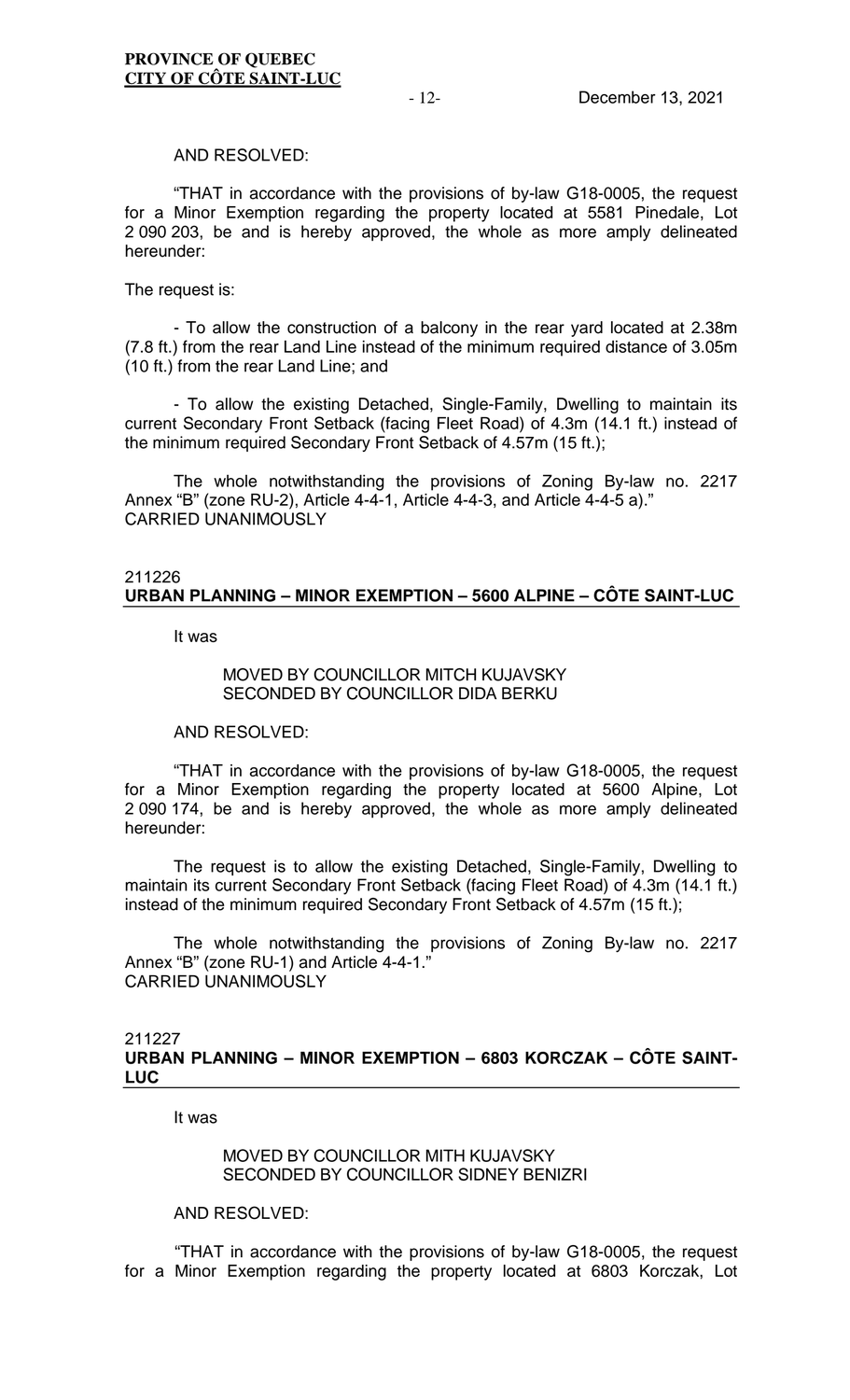1 561 348, be and is hereby approved, the whole as more amply delineated hereunder:

The request is to allow the construction of an 8-foot-high fence within the first 4.57m (15 ft.) from the front Land Line (on the north lateral side of the property) instead of the maximum allowable fence height of 0.91m (3 ft.) above the sidewalk or curb level within the first 4.57m (15 ft.) from the front Land Line;

The whole notwithstanding the provisions of Zoning By-law no. 2217 Article 8-2 and Article 4-4-1.'' CARRIED UNANIMOUSLY

# 211228 **URBAN PLANNING – MINOR EXEMPTION – 6832 HOLLAND – CÔTE SAINT-LUC**

It was

# MOVED BY COUNCILLOR MITCH KUJAVSKY SECONDED BY COUNCILLOR SIDNEY BENIZRI

AND RESOLVED:

"THAT in accordance with the provisions of by-law G18-0005, the request for a Minor Exemption regarding the property located at 6832 Holland, Lot 1 561 607, be and is hereby approved, the whole as more amply delineated hereunder:

The request is to allow the construction of a balcony in the rear yard with an encroachment into the rear setback of 5.18m (17 ft.) instead of the maximum permitted encroachment into the rear setback of 3.05m (10 ft.);

The whole notwithstanding the provisions of Zoning By-law no. 2217, Article 4-2-2 Table 1 and Article 4-4-3." CARRIED UNANIMOUSLY

211229

# **RESOLUTION TO ESTABLISH THE STANCE OF THE CITY OF CÔTE SAINT-LUC COUNCIL ON ISSUES TO BE PRESENTED AT THE MONTREAL URBAN AGGLOMERATION COUNCIL MEETING**

WHEREAS according to section 4 of *An Act respecting the exercise of certain municipal powers in certain urban agglomerations* (C.Q.L.R., c. E-20.001) (hereinafter "the Act"), the urban agglomeration of Montreal is made up *inter alia*, of the City of Côte Saint-Luc since January 1, 2006;

WHEREAS according to section 58 of the Act, every central municipality has an urban agglomeration council, the nature, composition and operating rules of which are set out in an order in council and that this agglomeration council constitutes a deliberative body of the municipality;

WHEREAS under section 59 of the Act, every municipality must be represented on the urban agglomeration council;

WHEREAS according to section 61 of the Act, at a meeting of the council of a related municipality, the Mayor informs the council of the matters that are to be considered at a future meeting of the urban agglomeration council, sets out the position the Mayor intends to take on any matter referred to at the urban